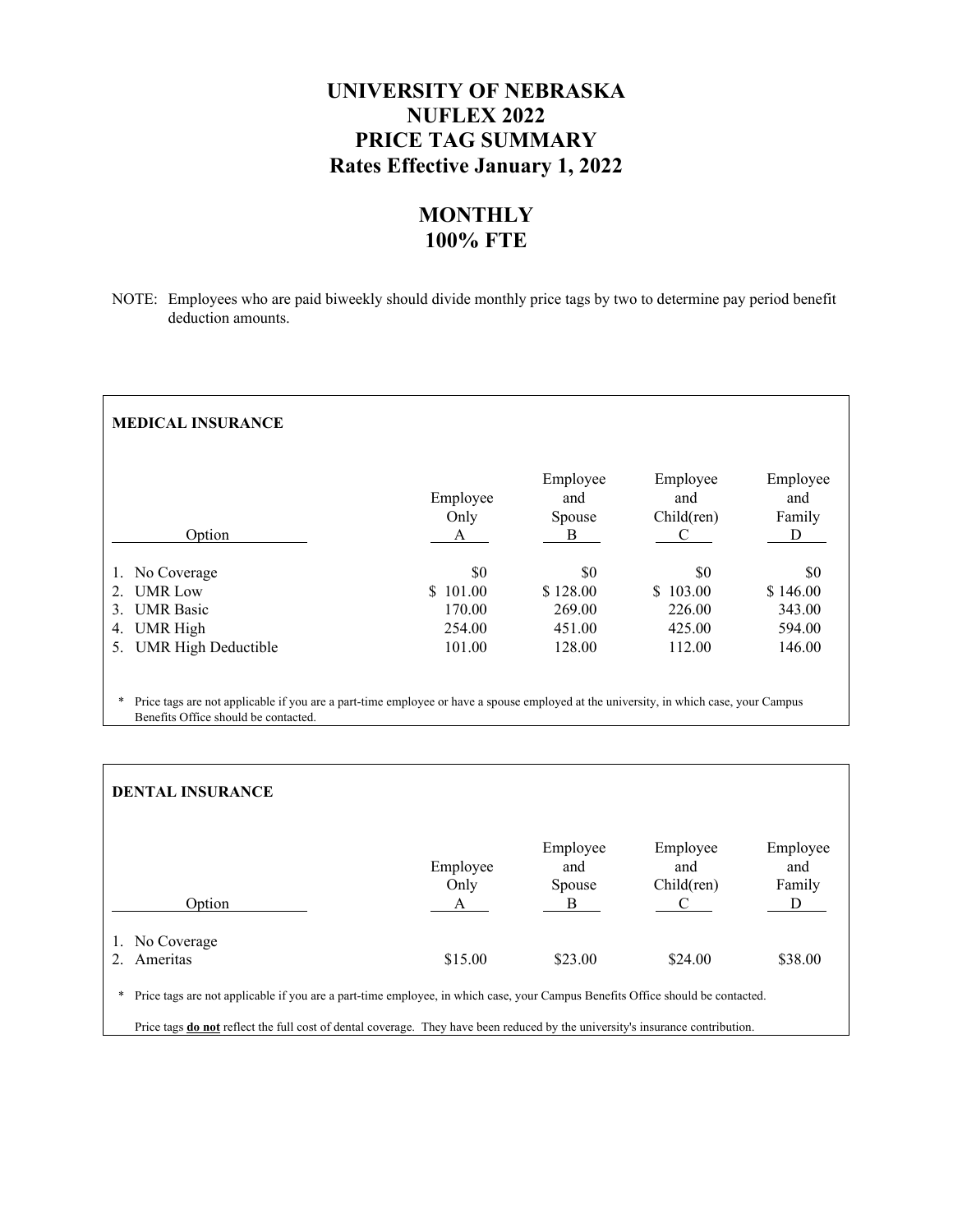| <b>VISION CARE INSURANCE</b>            |                       |                                |                               |                                |  |  |
|-----------------------------------------|-----------------------|--------------------------------|-------------------------------|--------------------------------|--|--|
| Option                                  | Employee<br>Only<br>А | Employee<br>and<br>Spouse<br>B | Employee<br>and<br>Child(ren) | Employee<br>and<br>Family<br>D |  |  |
| 1. No Coverage<br>2. EyeMed Vision Care | \$8.46                | \$18.58                        | \$18.58                       | \$23.30                        |  |  |

## **LONG TERM DISABILITY INSURANCE**

**Option** 

- 1. No Coverage
- 2. 50% income replacement-180 day elimination period .00232 x monthly gross salary
- 3. 66 2/3% income replacement-180 day elimination period .00424 x monthly gross salary
- 4. 50% income replacement-90 day elimination period .0028 x monthly gross salary
- 5. 66 2/3% income replacement-90 day elimination period .0052 x monthly gross salary
- **LIFE INSURANCE EMPLOYER PROVIDED**

One times annual salary up to a maximum of \$120,000, rounded to the nearest \$100.

Employees age 70 and over should contact their Campus Benefits Office for life insurance price tags and coverage amounts.

## **LIFE INSURANCE - VOLUNTARY (NON-TOBACCO/NICOTINE)**

|             | Age    |           |           |           |           |           |           |           |           |
|-------------|--------|-----------|-----------|-----------|-----------|-----------|-----------|-----------|-----------|
|             |        |           |           |           |           |           |           |           |           |
| Option      |        | $30 - 34$ | $35 - 39$ | $40 - 44$ | $45 - 49$ | $50 - 54$ | $55 - 59$ | $60 - 64$ | $65 - 69$ |
| No Coverage |        |           |           |           |           |           |           |           |           |
| \$25,000    | \$1.00 | \$1.00    | \$1.25    | \$2.00    | \$3.38    | \$5.25    | \$9.00    | \$11.13   | \$19.63   |
| 50,000      | 2.00   | 2.00      | 2.50      | 4.00      | 6.75      | 10.50     | 18.00     | 22.25     | 39.25     |
| 75,000      | 3.00   | 3.00      | 3.75      | 6.00      | 10.13     | 15.75     | 27.00     | 33.38     | 58.88     |
| 100,000     | 4.00   | 4.00      | 5.00      | 8.00      | 13.50     | 21.00     | 36.00     | 44.50     | 78.50     |
| 150,000     | 6.00   | 6.00      | 7.50      | 12.00     | 20.25     | 31.50     | 54.00     | 66.75     | 117.75    |
| 200,000     | 8.00   | 8.00      | 10.00     | 16.00     | 27.00     | 42.00     | 72.00     | 89.00     | 157.00    |
| 250,000     | 10.00  | 10.00     | 12.50     | 20.00     | 33.75     | 52.50     | 90.00     | 111.25    | 196.25    |
| 300,000     | 12.00  | 12.00     | 15.00     | 24.00     | 40.50     | 63.00     | 108.00    | 133.50    | 235.50    |
| 400,000     | 16.00  | 16.00     | 20.00     | 32.00     | 54.00     | 84.00     | 144.00    | 178.00    | 314.00    |
| 500,000     | 20.00  | 20.00     | 25.00     | 40.00     | 67.50     | 105.00    | 180.00    | 222.50    | 392.50    |
|             |        | $-30$     |           |           |           |           |           |           |           |

Employees age 70 and over should contact their Campus Benefits Office for life insurance price tags and coverage amounts.

**Note: Options 9-11 require proof of insurability for new hires. Options 2-11 requires proof of insurability if signing up during annual enrollment.**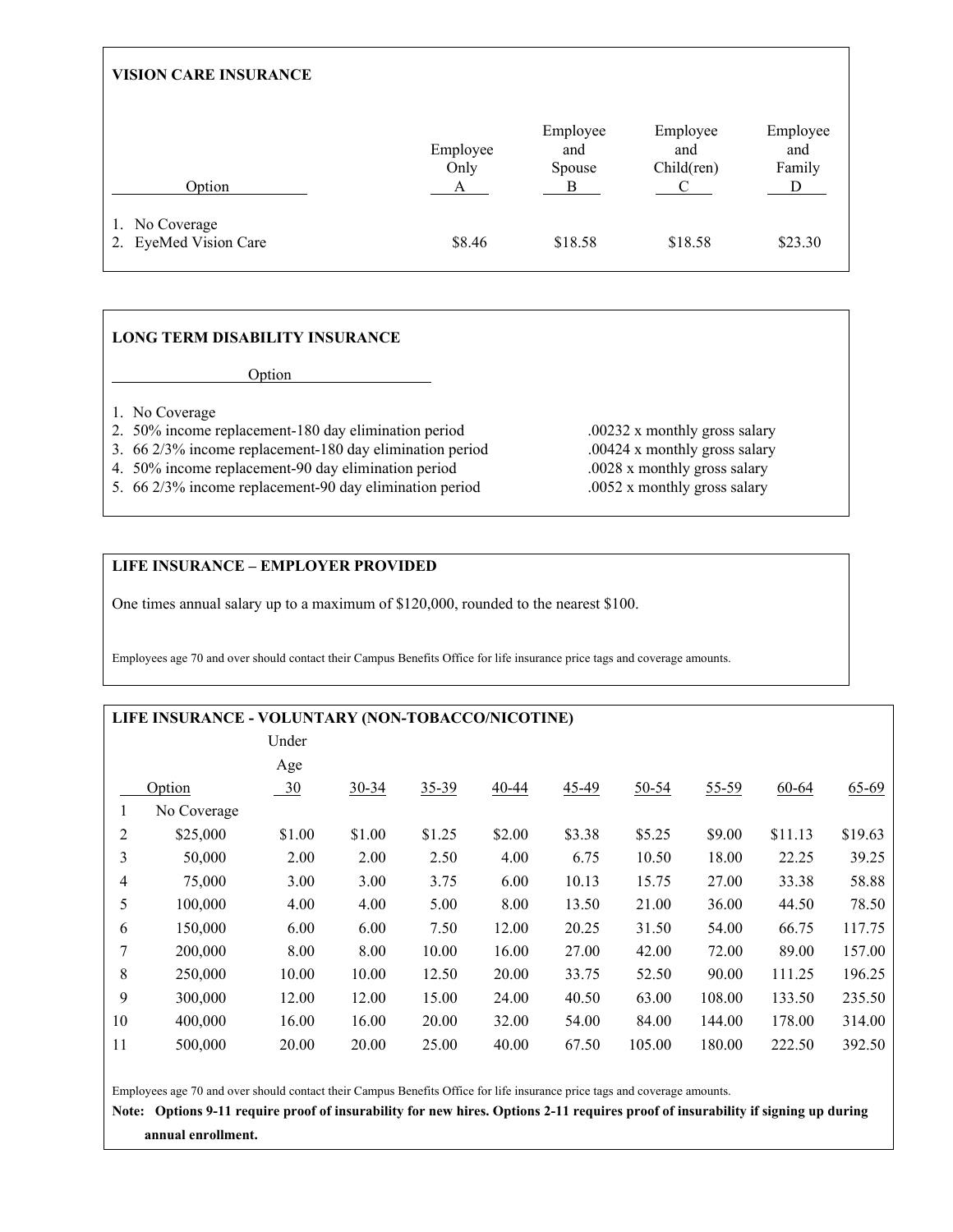|                | LIFE INSURANCE - VOLUNTARY (TOBACCO/NICOTINE) |        |           |           |           |         |           |           |           |           |
|----------------|-----------------------------------------------|--------|-----------|-----------|-----------|---------|-----------|-----------|-----------|-----------|
|                |                                               | Under  |           |           |           |         |           |           |           |           |
|                |                                               | Age    |           |           |           |         |           |           |           |           |
|                | Option                                        | $-30$  | $30 - 34$ | $35 - 39$ | $40 - 44$ | $45-49$ | $50 - 54$ | $55 - 59$ | $60 - 64$ | $65 - 69$ |
|                | No Coverage                                   |        |           |           |           |         |           |           |           |           |
| 2              | \$25,000                                      | \$1.38 | \$1.50    | \$2.00    | \$2.75    | \$4.88  | \$8.00    | \$13.13   | \$16.38   | \$28.88   |
| 3              | 50,000                                        | 2.75   | 3.00      | 4.00      | 5.50      | 9.75    | 16.00     | 26.25     | 32.75     | 57.75     |
| $\overline{4}$ | 75,000                                        | 4.13   | 4.50      | 6.00      | 8.25      | 14.63   | 24.00     | 39.38     | 49.13     | 86.63     |
| 5              | 100,000                                       | 5.50   | 6.00      | 8.00      | 11.00     | 19.50   | 32.00     | 52.50     | 65.50     | 115.50    |
| 6              | 150,000                                       | 8.25   | 9.00      | 12.00     | 16.50     | 29.25   | 48.00     | 78.75     | 98.25     | 173.25    |
| 7              | 200,000                                       | 11.00  | 12.00     | 16.00     | 22.00     | 39.00   | 64.00     | 105.00    | 131.00    | 231.00    |
| 8              | 250,000                                       | 13.75  | 15.00     | 20.00     | 27.50     | 48.75   | 80.00     | 131.25    | 163.75    | 288.75    |
| 9              | 300,000                                       | 16.50  | 18.00     | 24.00     | 33.00     | 58.50   | 96.00     | 157.50    | 196.50    | 346.50    |
| 10             | 400,000                                       | 22.00  | 24.00     | 32.00     | 44.00     | 78.00   | 128.00    | 210.00    | 262.00    | 462.00    |
| 11             | 500,000                                       | 27.50  | 30.00     | 40.00     | 55.00     | 97.50   | 160.00    | 262.50    | 327.50    | 577.50    |
|                |                                               |        |           |           |           |         |           |           |           |           |

Employees age 70 and over should contact their Campus Benefits Office for life insurance price tags and coverage amounts.

**Note: Options 9-11 require proof of insurability. Options 2-8 requires proof of insurability if signing up during** 

 **annual enrollment.** 

## **ACCIDENTAL DEATH & DISMEMBERMENT INSURANCE**

|                    | Employee<br>Only | Employee<br>and<br>Family |
|--------------------|------------------|---------------------------|
| Option             | A                | $\overline{B}$            |
| 1.<br>No Coverage  |                  |                           |
| 2.<br>\$<br>25,000 | \$1.00           | \$2.00                    |
| 3.<br>50,000       | 2.00             | 3.00                      |
| 4.<br>75,000       | 3.00             | 5.00                      |
| 5.<br>100,000      | 4.00             | 6.00                      |
| 6.<br>125,000      | 5.00             | 8.00                      |
| 7.<br>150,000      | 6.00             | 9.00                      |
| 8.<br>175,000      | 7.00             | 11.00                     |
| 9.<br>200,000      | 8.00             | 12.00                     |
| 10.<br>225,000     | 9.00             | 14.00                     |
| 11.<br>250,000     | 10.00            | 16.00                     |